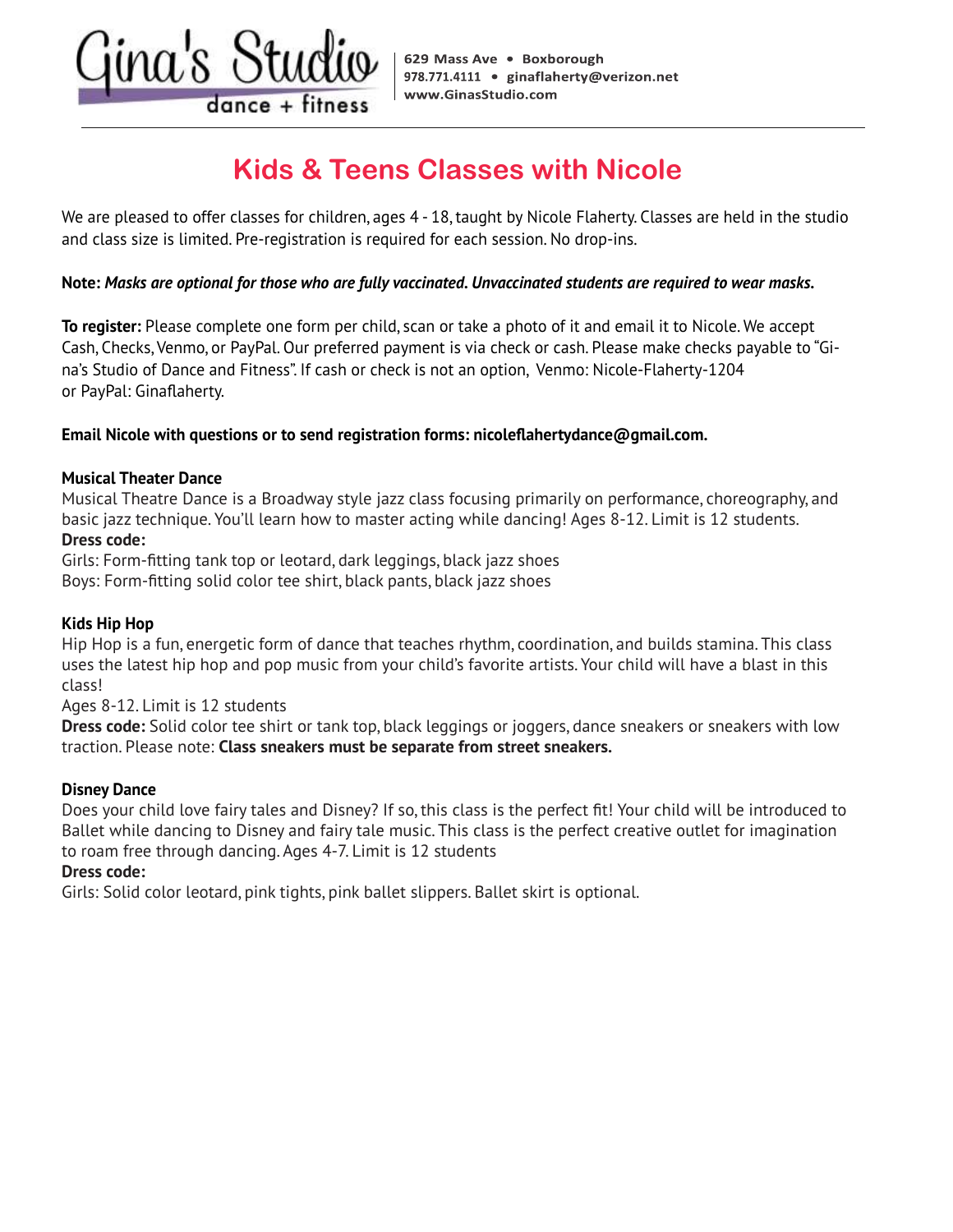

### **Registration for Children's Classes with Nicole**

Please use one form per child; after completed, please scan or take photo and email to: **nicoleflahertydance@gmail.com** 

| <b>STUDENT NAME</b>                                                                                                                                   | AGE                                                             | GRADE |
|-------------------------------------------------------------------------------------------------------------------------------------------------------|-----------------------------------------------------------------|-------|
| PARENT / GUARDIAN NAME                                                                                                                                | <b>EMAIL</b>                                                    |       |
| MOBILE PHONE                                                                                                                                          |                                                                 |       |
| <b>EMERGENCY CONTACT NAME</b>                                                                                                                         | MOBILE PHONE                                                    |       |
| If your child has any medical or physical limitations that may affect her/him in this class, please describe below:                                   |                                                                 |       |
| Please list dance classes / levels that your child has taken:                                                                                         |                                                                 |       |
| <b>Classes &amp; Sessions:</b><br>Tuition:<br>\$88 per session of 4 classes (60 min)                                                                  |                                                                 |       |
| \$80 per session of 4 classes (45 min)<br>Check each session that your child would like to take.<br>All ages and levels<br>PRIVATE LESSONS   COACHING |                                                                 |       |
| Ages 12 - 18                                                                                                                                          | $\frac{1}{2}$ sessions @ \$88 each: \$                          |       |
| <b>MUSICAL THEATER DANCE</b><br>_Wednesdays, 5:00 - 6:00 pm (ages 8-12)<br>Wednesdays, 7:00 - 8:00 pm (ages 13-18)                                    | $\frac{1}{2}$ sessions @ \$80 each: \$<br>private sessions @ \$ |       |